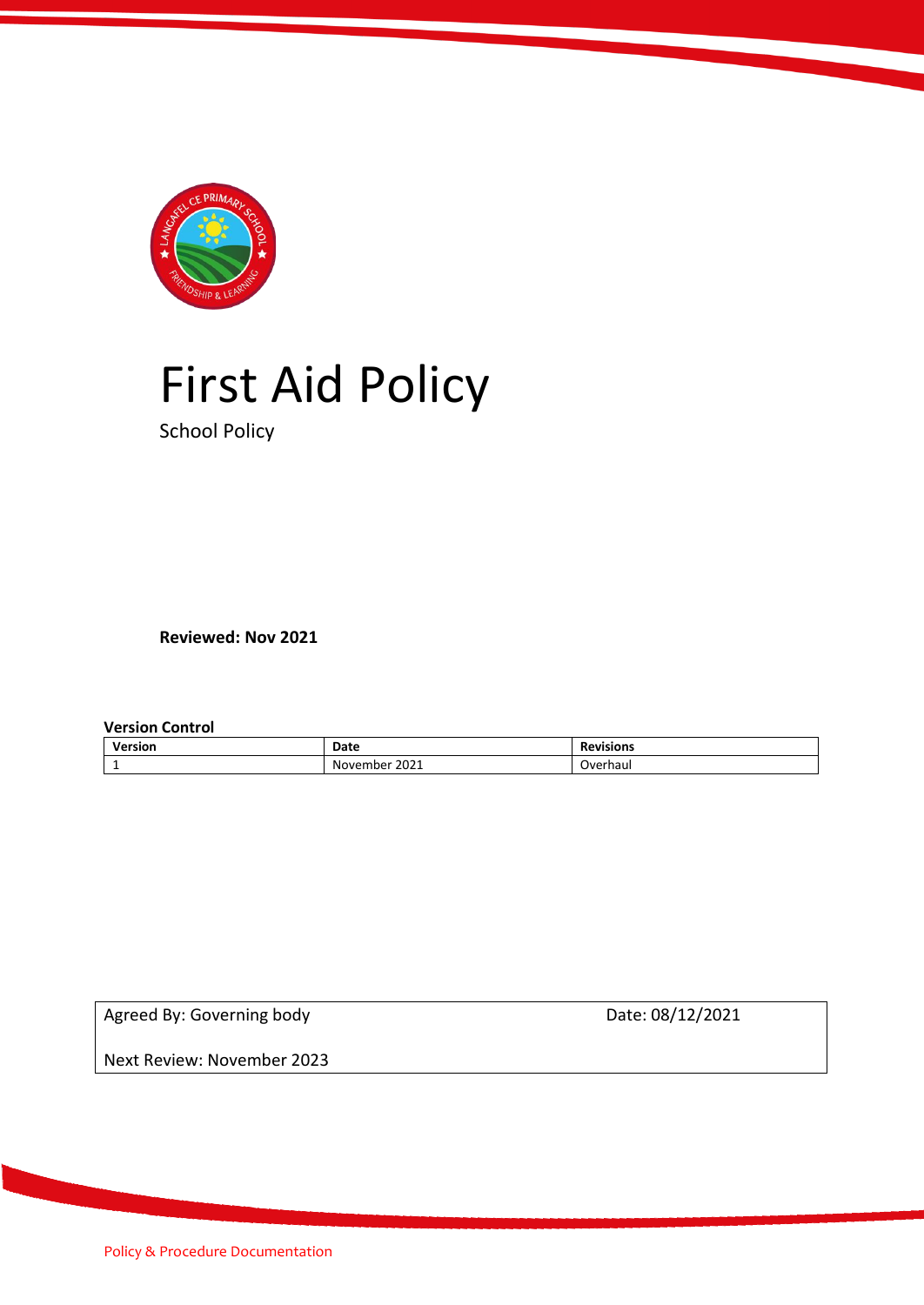

#### **SCHOOL VISION**

We believe in the potential of every child regardless of background or individual needs as expressed in Luke 15, The Parable of the Lost Sheep. We are committed to providing an emotionally supportive environment, where pupils flourish, growing both spiritually and academically; securing foundations for each child to understand who they are and the unique qualities they bring to the world.

#### **Contents**

| Appendix 1: list of [appointed persons(s) for first aid and/or trained first aiders]  Error! Bookmark not |  |
|-----------------------------------------------------------------------------------------------------------|--|
| defined.                                                                                                  |  |
|                                                                                                           |  |
|                                                                                                           |  |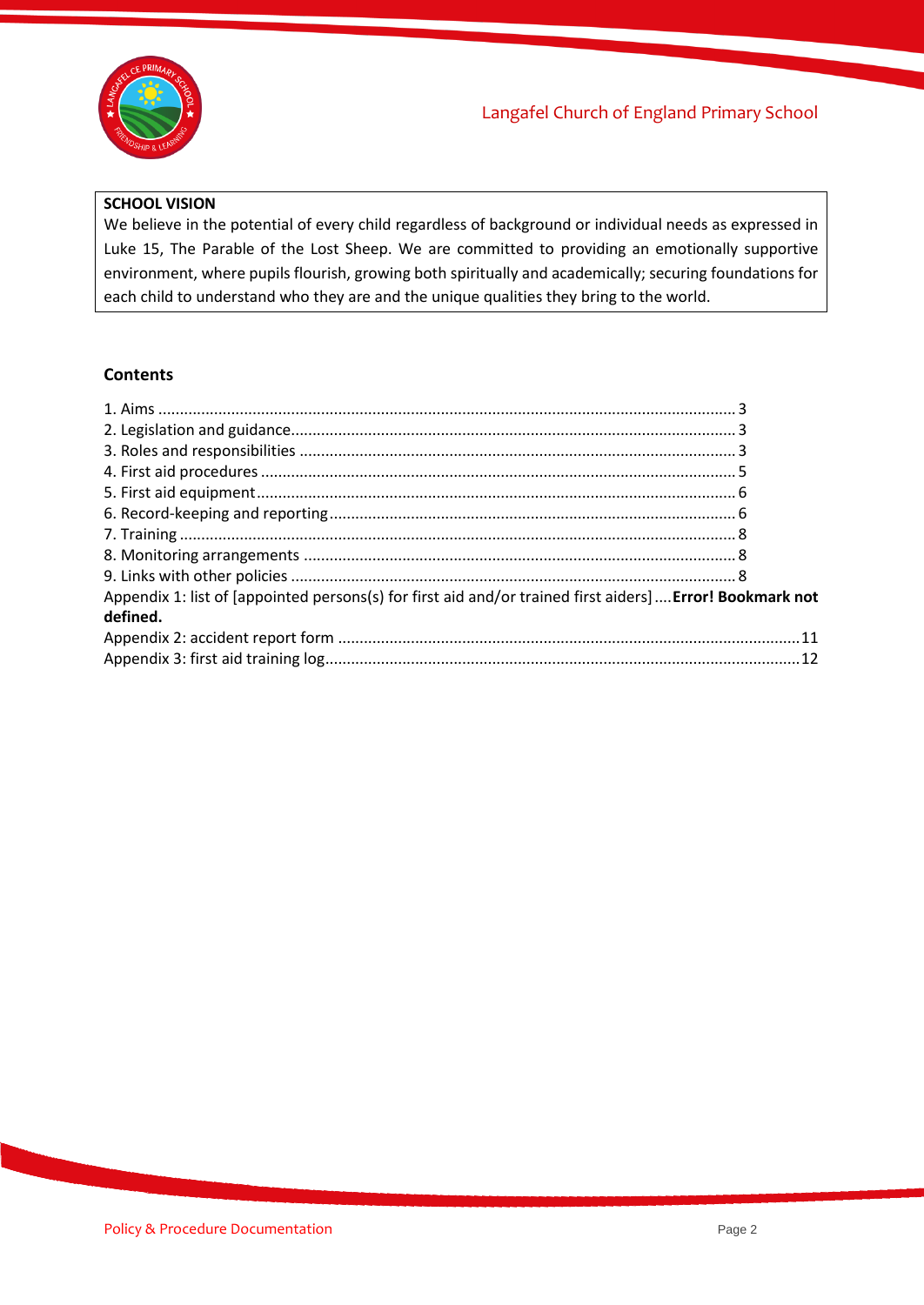

#### <span id="page-2-0"></span>**1. Aims**

The aims of our first aid policy are to:

- Ensure the health and safety of all staff, pupils and visitors
- Ensure that staff and governors are aware of their responsibilities with regards to health and safety
- <span id="page-2-1"></span> $\triangleright$  Provide a framework for responding to an incident and recording and reporting the outcomes

#### **2. Legislation And Guidance**

This policy is based on the [Statutory Framework for the Early Years](https://www.gov.uk/government/publications/early-years-foundation-stage-framework--2) Foundation Stage and [Early years](https://www.gov.uk/government/publications/early-years-foundation-stage-framework--2/early-years-foundation-stage-coronavirus-disapplications)  [foundation stage: coronavirus disapplications](https://www.gov.uk/government/publications/early-years-foundation-stage-framework--2/early-years-foundation-stage-coronavirus-disapplications) guidance, advice from the Department for Education on [first aid in schools,](https://www.gov.uk/government/publications/first-aid-in-schools) [health and safety in schools](https://www.gov.uk/government/publications/health-and-safety-advice-for-schools) and [actions for schools during the coronavirus](https://www.gov.uk/government/publications/actions-for-schools-during-the-coronavirus-outbreak)  [outbreak,](https://www.gov.uk/government/publications/actions-for-schools-during-the-coronavirus-outbreak) and the following legislation:

All schools add:

- [The Health and Safety \(First Aid\) Regulations 1981,](http://www.legislation.gov.uk/uksi/1981/917/regulation/3/made) which state that employers must provide adequate and appropriate equipment and facilities to enable first aid to be administered to employees, and qualified first aid personnel
- [The Management of Health and Safety at Work Regulations 1992,](http://www.legislation.gov.uk/uksi/1992/2051/regulation/3/made) which require employers to make an assessment of the risks to the health and safety of their employees
- [The Management of Health and Safety at Work Regulations 1999,](http://www.legislation.gov.uk/uksi/1999/3242/contents/made) which require employers to carry out risk assessments, make arrangements to implement necessary measures, and arrange for appropriate information and training
- [The Reporting of Injuries, Diseases and Dangerous Occurrences Regulations \(RIDDOR\) 2013,](http://www.legislation.gov.uk/uksi/2013/1471/schedule/1/paragraph/1/made) which state that some accidents must be reported to the Health and Safety Executive (HSE), and set out the timeframe for this and how long records of such accidents must be kept
- [Social Security \(Claims and Payments\) Regulations 1979,](http://www.legislation.gov.uk/uksi/1979/628) which set out rules on the retention of accident records

Maintained schools add:

[The School Premises \(England\) Regulations 2012,](http://www.legislation.gov.uk/uksi/2012/1943/regulation/5/made) which require that suitable space is provided to cater for the medical and therapy needs of pupils

#### <span id="page-2-2"></span>**3. Roles and responsibilities**

#### **3.1 Appointed person(s) and first aiders**

The school's appointed Holly Burgess, Pupil Manager. They are responsible for: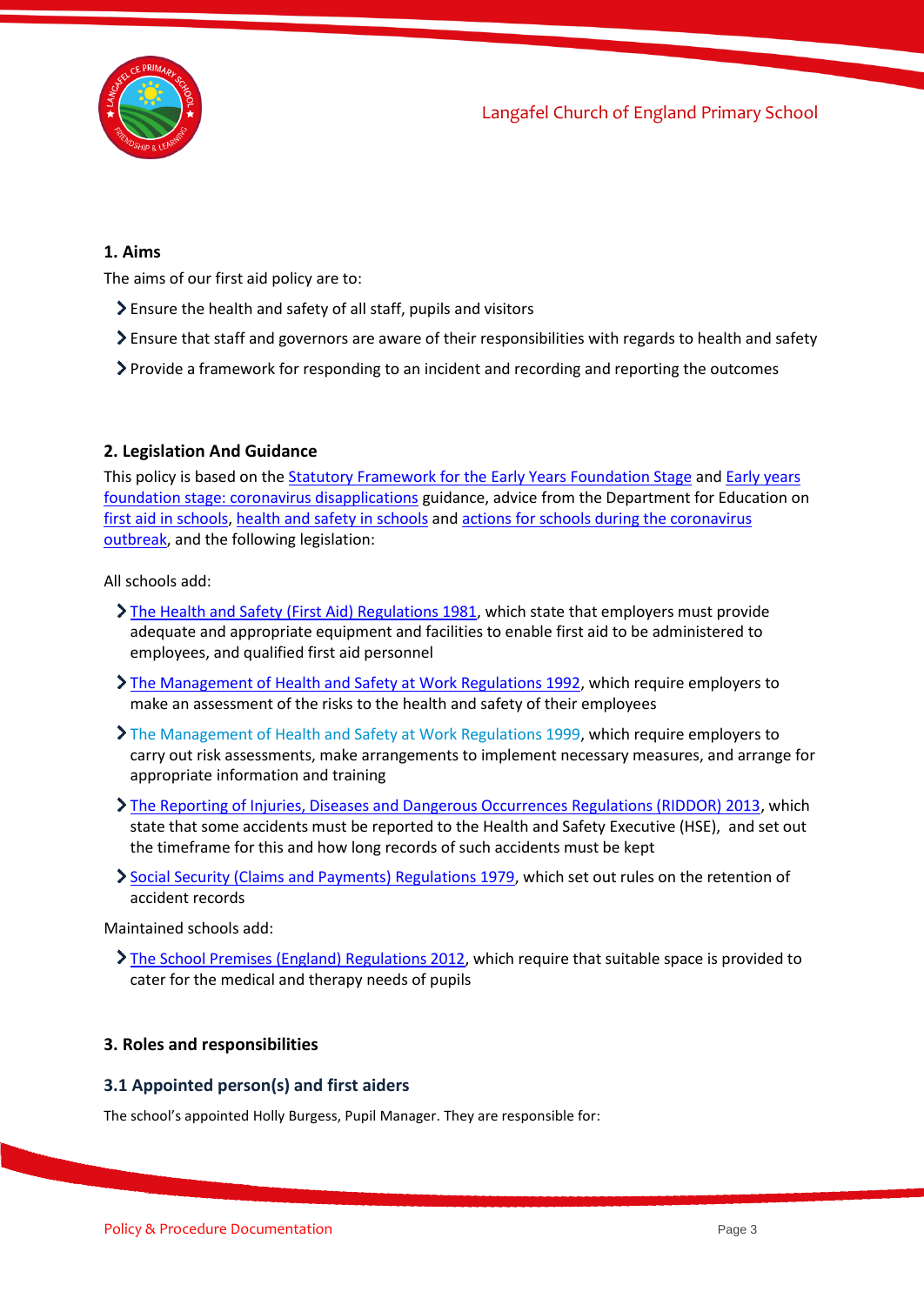

- Taking charge when someone is injured or becomes ill
- Ensuring there is an adequate supply of medical materials in first aid kits, and replenishing the contents of these kits
- Ensuring that an ambulance or other professional medical help is summoned when appropriate

First aiders are trained and qualified to carry out the role (see section 7) and are responsible for:

- Acting as first responders to any incidents; they will assess the situation where there is an injured or ill person, and provide immediate and appropriate treatment
- Sending pupils home to recover, where necessary
- Filling in an accident report on the same day, or as soon as is reasonably practicable, after an incident (see the template in appendix 2)
- $\blacktriangleright$  Keeping their contact details up to date

Our school's record of trained persons is listed in appendix 1. Their names will also be displayed prominently around the school.

#### **3.2 The Local Authority And Governing Board**

Kent County Council has ultimate responsibility for health and safety matters in the school, but delegates responsibility for the strategic management of such matters to the school's governing board.

The governing board delegates operational matters and day-to-day tasks to the headteacher and staff members.

#### **3.4 The Headteacher**

The headteacher is responsible for the implementation of this policy, including:

- Ensuring that an appropriate number of trained first aid personnel are present in the school at all times
- Ensuring that first aiders have an appropriate qualification, keep training up to date and remain competent to perform their role
- Ensuring all staff are aware of first aid procedures
- Ensuring appropriate risk assessments are completed and appropriate measures are put in place
- Undertaking, or ensuring that managers undertake, risk assessments, as appropriate, and that appropriate measures are put in place
- Ensuring that adequate space is available for catering to the medical needs of pupils
- Reporting specified incidents to the HSE when necessary (see section 6)

#### **3.5 Staff**

School staff are responsible for:

- Ensuring they follow first aid procedures
- Ensuring they know who the first aiders in school are
- Completing accident reports (see appendix 2) for all incidents they attend to where a first aider/appointed person is not called
- Informing the headteacher or their manager of any specific health conditions or first aid needs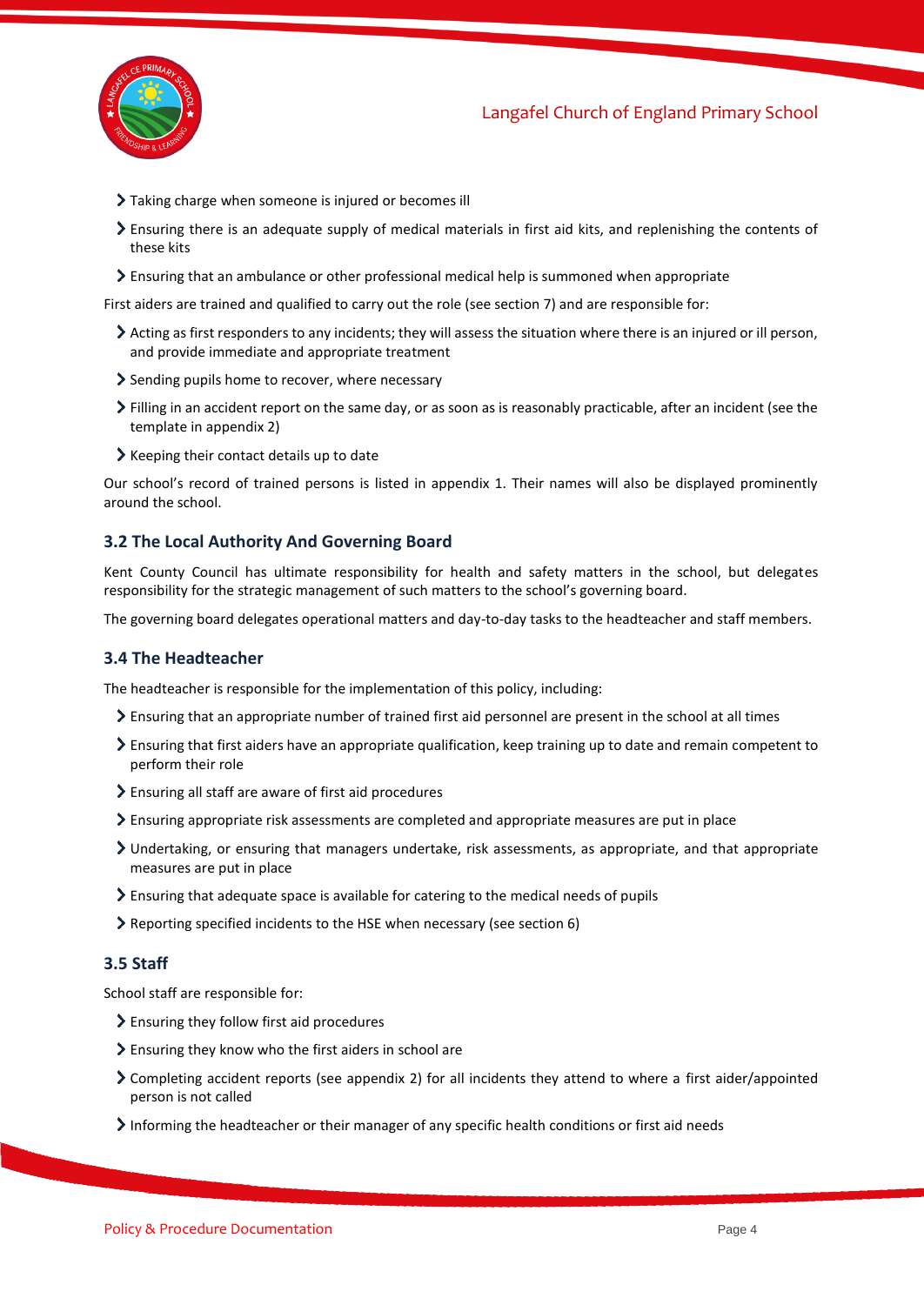

#### <span id="page-4-0"></span>**4. First Aid Procedures**

#### **4.1 In-school procedures**

In the event of an accident resulting in injury:

- The closest member of staff present will assess the seriousness of the injury and seek the assistance of a qualified first aider, if appropriate, who will provide the required first aid treatment
- The first aider, if called, will assess the injury and decide if further assistance is needed from a colleague or the emergency services. They will remain on scene until help arrives
- The first aider will also decide whether the injured person should be moved or placed in a recovery position
- If the first aider judges that a pupil is too unwell to remain in school, parents will be contacted and asked to collect their child. Upon their arrival, the first aider will recommend next steps to the parents
- If emergency services are called, the Pupil Manager will contact parents immediately
- The first aider/relevant member of staff will complete an accident report form on the same day or as soon as is reasonably practical after an incident resulting in an injury

There will be at least 1 person who has a current paediatric first aid (PFA) certificate on the premises at all times.

**During coronavirus**: we will use our 'best endeavours' to ensure 1 person with a full PFA certificate is on site when children aged 2 to 5 are present. If, after taking all possible steps in our power, we're still unable to secure a staff member with a full PFA certificate, we will carry out a written risk assessment and ensure someone with a current first aid at work or emergency PFA certification is on site at all times when these children are.

**During coronavirus**: first aiders will follow Health and Safety Executive (HSE) guidance for [first aid during](https://www.hse.gov.uk/coronavirus/first-aid-and-medicals/first-aid-certificate-coronavirus.htm)  [coronavirus.](https://www.hse.gov.uk/coronavirus/first-aid-and-medicals/first-aid-certificate-coronavirus.htm) They will try to assist at a safe distance from the casualty as much as possible and minimise the time they share a breathing zone. Treating any casualty properly will be the first concern. Where it is necessary for first aid provision to be administered in close proximity, those administering it will pay particular attention to sanitation measures immediately afterwards including washing their hands.

#### **4.2 Off-Site Proced**u**res**

When taking pupils off the school premises, staff will ensure they always have the following:

- > A mobile phone
- > A portable first aid kit
- Information about the specific medical needs of pupils
- > Parents' contact details

Risk assessments will be completed by the person organizing the trip prior to any educational visit that necessitates taking pupils off school premisesvia Evolve.

There will always be at least 1 first aider with a current paediatric first aid (PFA) certificate on school trips and visits, as required by the statutory framework for the Early Years Foundation Stage.

**During coronavirus**: we will use our 'best endeavours' to ensure 1 person with a full PFA certificate accompanies children on outings when children aged 2 to 5 are present. If, after taking all possible steps in our power, we're still unable to secure a staff member with a full PFA certificate, we will include this in our written risk assessment and ensure someone with a current first aid at work or emergency PFA certification accompanies these children on the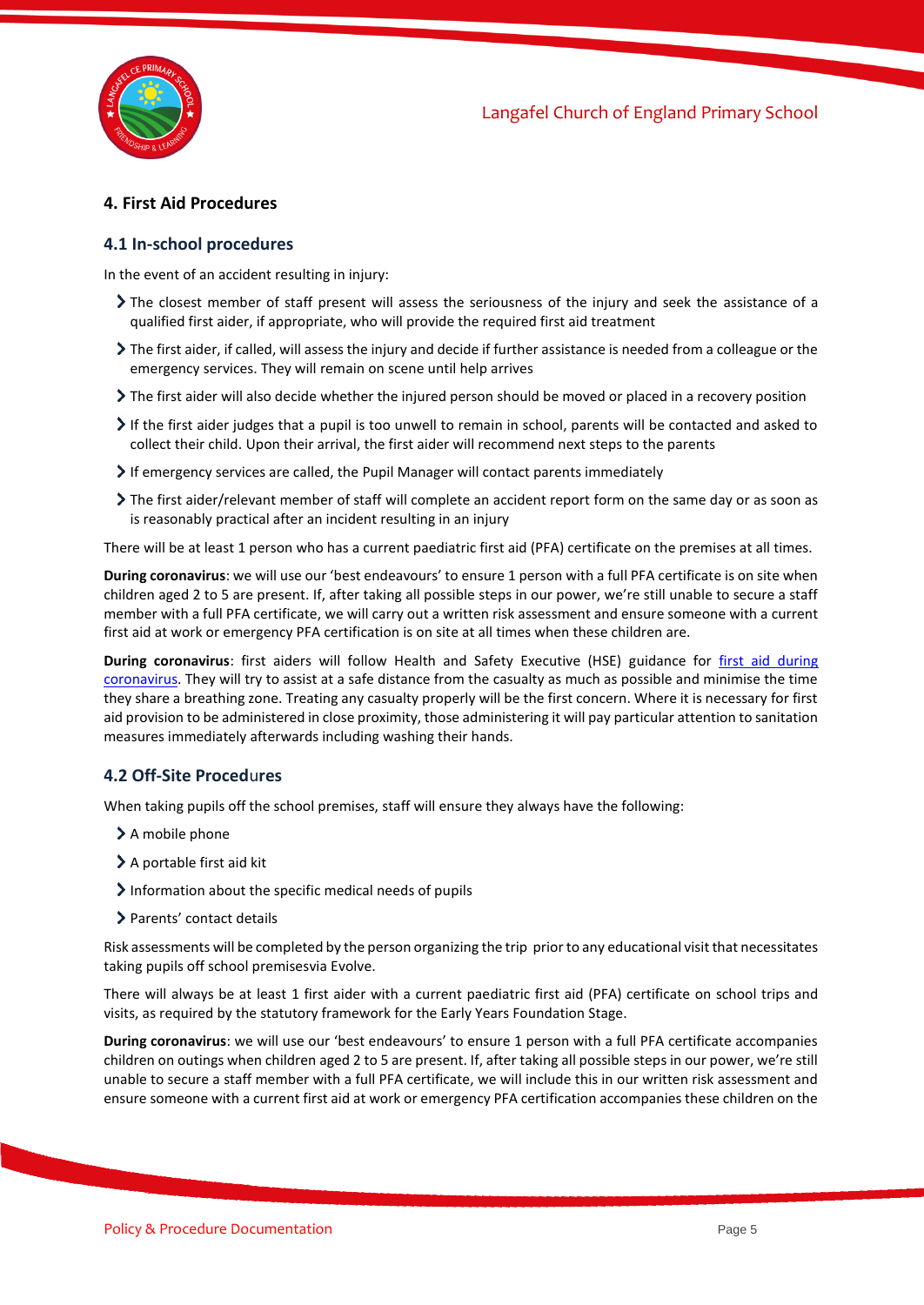

### Langafel Church of England Primary School

outing. Outings will only be undertaken if it is safe to do so. We will take account of any government advice in relation to educational visits during the coronavirus pandemic.

**During coronavirus**: we will take account of any government advice in relation to educational visits during the coronavirus pandemic.

#### <span id="page-5-0"></span>**5. First Aid Equipment**

A typical first aid kit in our school will include the following:

- A leaflet with general first aid advice
- > Regular and large bandages
- $\geq$  Eye pad bandages
- > Triangular bandages
- > Adhesive tape
- > Safety pins
- > Disposable gloves
- > Antiseptic wipes
- > Plasters of assorted sizes
- $\sum$  Scissors
- > Cold compresses
- > Burns dressings

No medication is kept in first aid kits.

First aid kits are stored in:

- > The medical room
- > Main office
- > All classrooms
- All extended school services rooms
- $\sum$  The gym
- > The kitchen

#### <span id="page-5-1"></span>**6. Record-keeping and reporting**

#### **6.1 First Aid And Accident Record Book**

- An accident form will be completed by the first aider on the same day or as soon as possible after an incident resulting in an injury
- As much detail as possible should be supplied when reporting an accident, including all of the information included in the accident form at appendix 2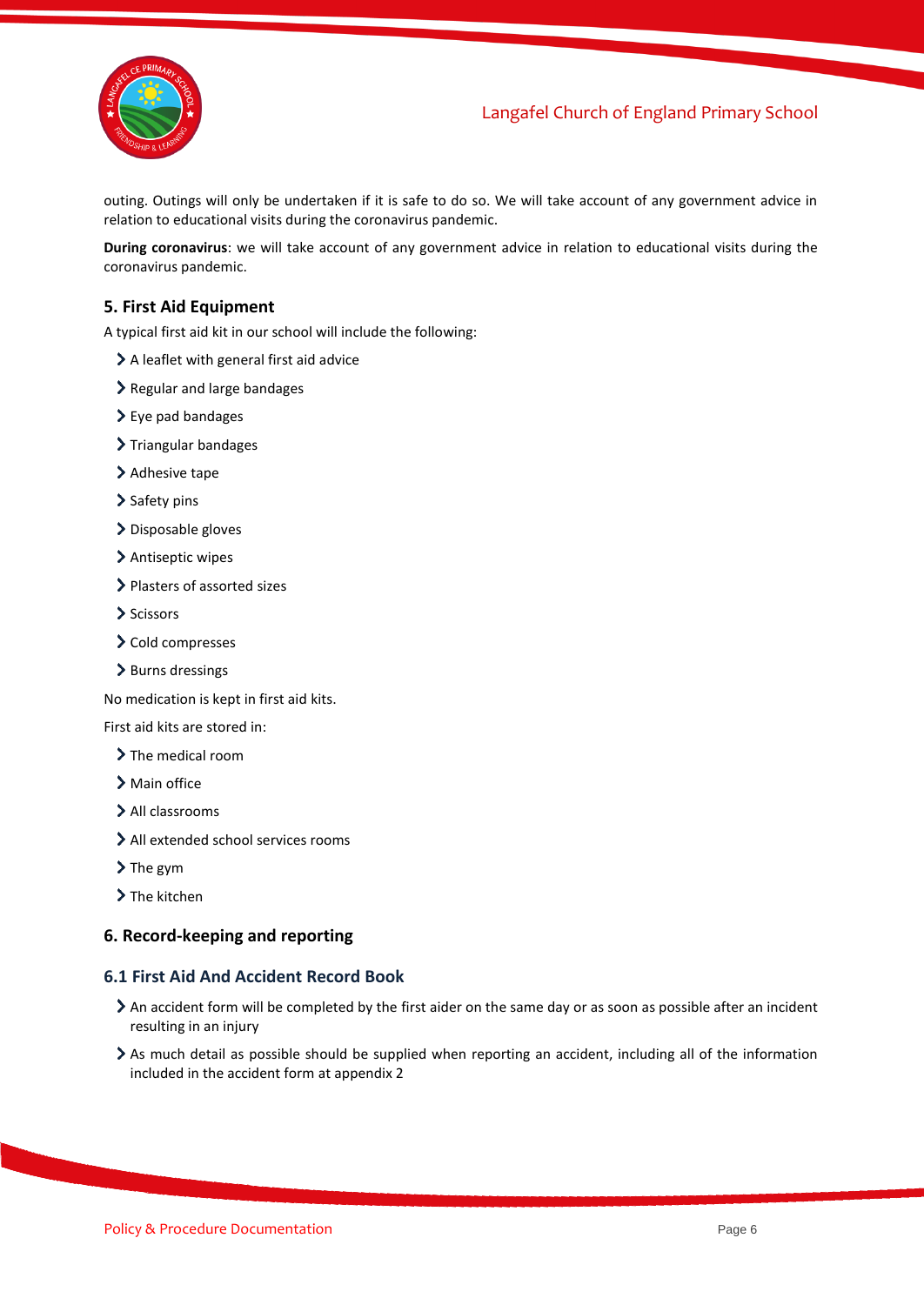

Records held in the first aid and accident book will be retained by the school for a minimum of 3 years, in accordance with regulation 25 of the Social Security (Claims and Payments) Regulations 1979, and then securely disposed of 6.2 Reporting to the HSE

The School Business Manager will keep a record of any accident which results in a reportable injury, disease, or dangerous occurrence as defined in the RIDDOR 2013 legislation (regulations 4, 5, 6 and 7).

The School Business Manager will report these to the Health and Safety Executive as soon as is reasonably practicable and in any event within 10 days of the incident.

Reportable injuries, diseases or dangerous occurrences include:

- > Death
- > Specified injuries, which are:
	- Fractures, other than to fingers, thumbs and toes
	- Amputations
	- Any injury likely to lead to permanent loss of sight or reduction in sight
	- Any crush injury to the head or torso causing damage to the brain or internal organs
	- Serious burns (including scalding)
	- Any scalding requiring hospital treatment
	- Any loss of consciousness caused by head injury or asphyxia
	- Any other injury arising from working in an enclosed space which leads to hypothermia or heat-induced illness, or requires resuscitation or admittance to hospital for more than 24 hours
- Injuries where an employee is away from work or unable to perform their normal work duties for more than 7 consecutive days (not including the day of the incident)
- Where an accident leads to someone being taken to hospital
- Near-miss events that do not result in an injury, but could have done. Examples of near-miss events relevant to schools include, but are not limited to:
	- The collapse or failure of load-bearing parts of lifts and lifting equipment
	- The accidental release of a biological agent likely to cause severe human illness
	- The accidental release or escape of any substance that may cause a serious injury or damage to health
	- An electrical short circuit or overload causing a fire or explosion

#### **6.3 Notifying parents**

The Pupil Manager/Administration Officer will inform parents of any accident or injury sustained by a pupil, and any first aid treatment given, on the same day, or as soon as reasonably practicable.

#### **6.4 Reporting to Ofsted and child protection agencies**

The Headteacher will notify Ofsted of any serious accident, illness or injury to, or death of, a pupil while in the school's care. This will happen as soon as is reasonably practicable, and no later than 14 days after the incident.

The Headteacher will also notify Kent County Council/The Diocese of any serious accident or injury to, or the death of, a pupil while in the school's care.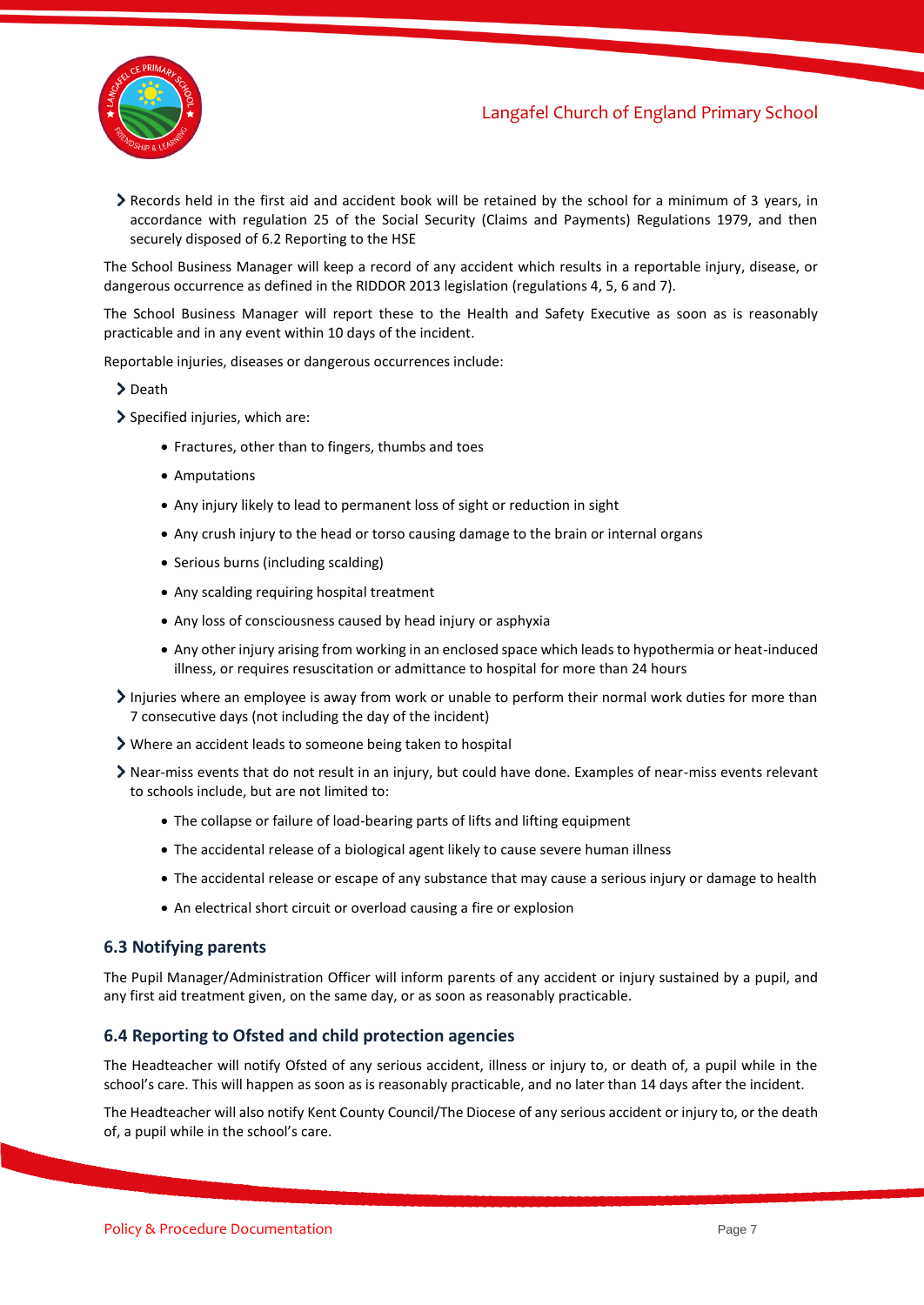

#### <span id="page-7-0"></span>**7. Training**

All school staff are able to undertake first aid training if they would like to.

All first aiders must have completed a training course, and must hold a valid certificate of competence to show this. The school will keep a register of all trained first aiders, what training they have received and when this is valid until (see appendix 3).

Staff are encouraged to renew their first aid training when it is no longer valid.

At all times, at least 1 staff member will have a current paediatric first aid (PFA) certificate which meets the requirements set out in the Early Years Foundation Stage statutory framework and is updated at least every 3 years.

**During coronavirus**: if PFA certificate requalification training is prevented for reasons associated with the pandemic, the validity of current PFA certificates (expiring on or after 1 October 2020) can be extended to 31 March 2021 at the latest. We will do our best to arrange requalification training at the earliest opportunity. If staff members' certificates do need to be extended, we will encourage them to access online resources to refresh their knowledge of paediatric first aid procedures while waiting for face-to-face training.

#### <span id="page-7-1"></span>**8. Monitoring Arrangements**

This policy will be reviewed by the Pupil Manager every year.

At every review, the policy will be approved by the Full Governing Board.

#### <span id="page-7-2"></span>**9. Links with other policies**

This first aid policy is linked to the

- > Health and safety policy
- > Policy on supporting pupils with medical conditions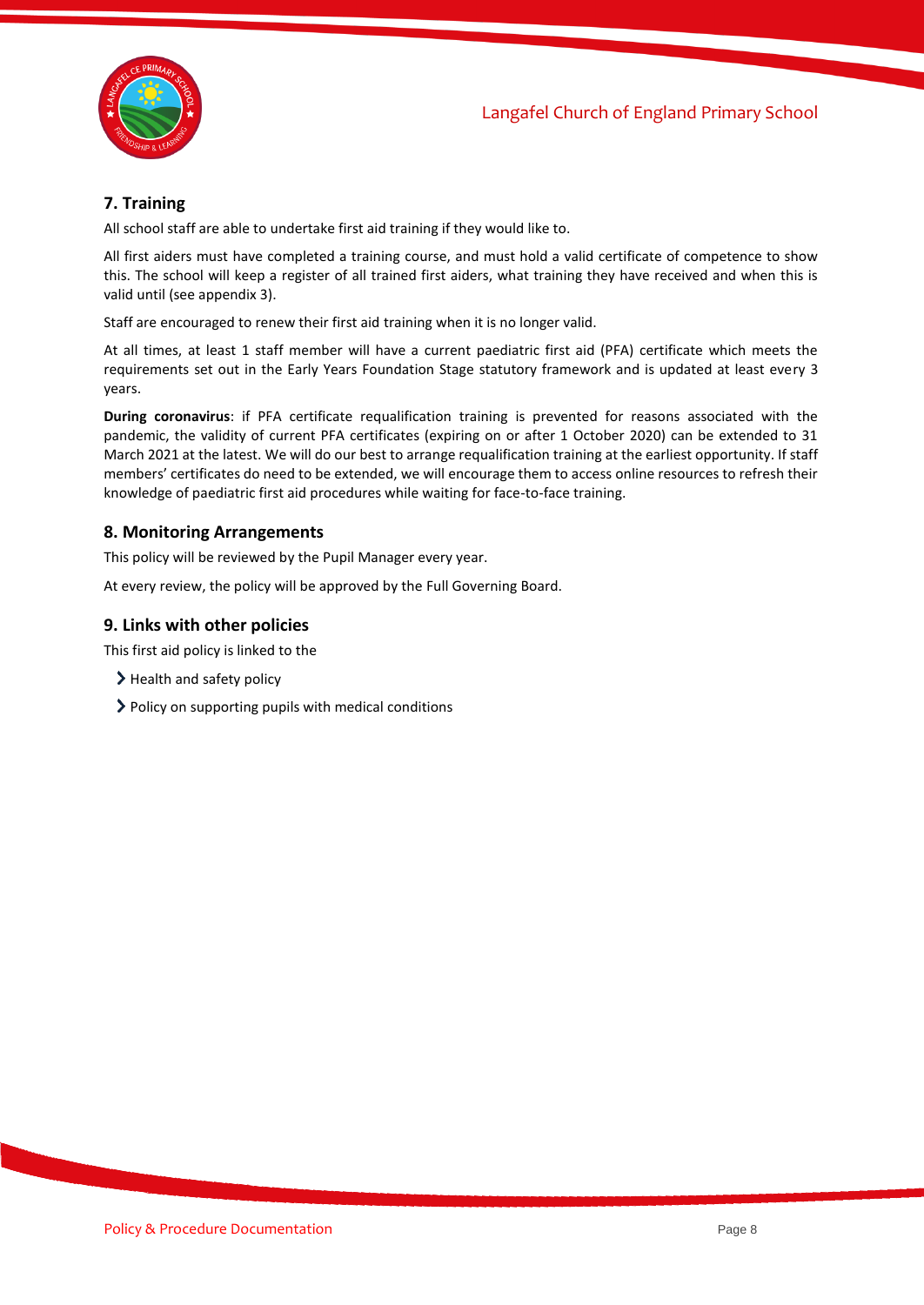

## **Appendix 1: List of trained First Aiders**

| STAFF MEMBER'S NAME      | <b>ROLE</b>                                               | <b>LEVEL TRIANED TO</b> |
|--------------------------|-----------------------------------------------------------|-------------------------|
| <b>Holly Burgess</b>     | <b>Pupil Manager</b>                                      | 3                       |
| <b>Vicky Yates</b>       | <b>Teaching Assistant</b>                                 | 3                       |
| Vicki Wotton             | Teacher                                                   | 3                       |
| Zoe Williams             | <b>Teaching Assistant</b>                                 | 3                       |
| <b>Cathering Watkins</b> | Teacher                                                   | 3                       |
| <b>Wendy Smee</b>        | <b>Teaching Assistant</b>                                 | 3                       |
| Rita Ramsdale            | <b>Teaching Assistant</b><br>& Thrive Practitioner        | 3                       |
| Cheryl Leon              | <b>Learning Mentor</b>                                    | 3                       |
| Barbara Bassett          | Midday Meals Supervisor<br>& After School Club Supervisor | 3                       |
| Janice Davis             | <b>Teaching Assistant</b>                                 | 3                       |
| Natalie Dodd             | <b>Teaching Assistant</b>                                 | 3                       |
| Katie Bishop             | <b>Teaching Assistant</b>                                 | 3                       |
| <b>Kirsty Stanley</b>    | <b>HTLA</b>                                               | 3                       |
| Emma Ibrahim             | <b>Teaching Assistant</b>                                 | 3                       |
| Claire Marr              | <b>Teaching Assistant</b>                                 | 3                       |
| Lesley Pullen            | <b>Teaching Assistant</b>                                 | 3                       |
| Lisa Baker               | Teacher                                                   | 3                       |
| Melissa Bonner           | <b>Teaching Assistant</b>                                 | 3                       |
| Shelley Duffin           | <b>Teaching Assistant</b>                                 | 3                       |
| Olivia Carter            | <b>Teaching Assistant</b>                                 | 3                       |
| Amy Lee                  | <b>Teaching Assistant</b>                                 | $\mathbf{3}$            |
| Natalie Chapman          | <b>Teaching Assistant</b>                                 | $\mathbf{3}$            |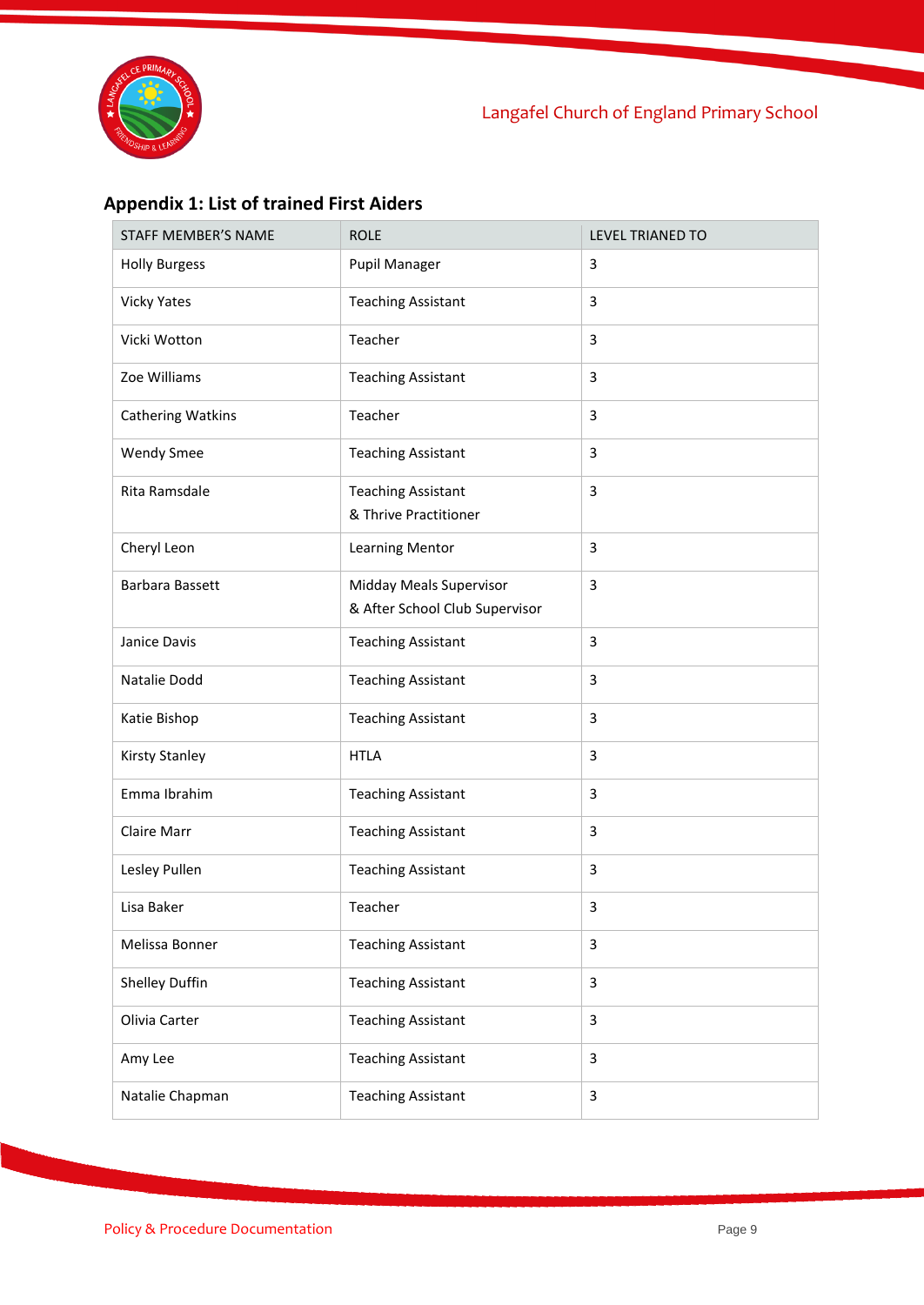

## Langafel Church of England Primary School

<span id="page-9-0"></span>

| <b>STAFF MEMBER'S NAME</b> | <b>ROLE</b>                                     | <b>LEVEL TRIANED TO</b> |
|----------------------------|-------------------------------------------------|-------------------------|
| Rebecca Barrett            | <b>Teaching Assistant</b>                       | 3                       |
| Anna Beard                 | <b>Business Manager</b>                         | 3                       |
| Sarah James                | <b>School Councellor</b>                        | 3                       |
| <b>Corinne Lawrence</b>    | <b>HLTA</b>                                     | 3                       |
| <b>Charlotte Bonner</b>    | <b>HLTA</b>                                     | 3                       |
| Shanila Igglesden          | <b>Thrive Practitioner</b>                      | 3                       |
| <b>Claire Holmes</b>       | Pastoral Lead & Thrive Practitioner             | 3                       |
| Hayley Clark               | <b>Teaching Assistant</b>                       | 3                       |
| <b>Chloe Bailey</b>        | <b>Teaching Assistant</b>                       | 3                       |
| Elaine Sawyer              | <b>Teaching Assistant</b>                       | 3                       |
| Ayse Mulla                 | <b>Teaching Assistant</b>                       | 3                       |
| Celine Pean                | Midday Meals Supervisor                         | 3                       |
| Louise Condell             | Midday Meals Supervisor                         | 3                       |
| Katie Woollams             | Teaching Assistant & Midday Meals<br>Supervisor | 3                       |
| Paige Baldwin              | <b>Teaching Assistant</b>                       | 3                       |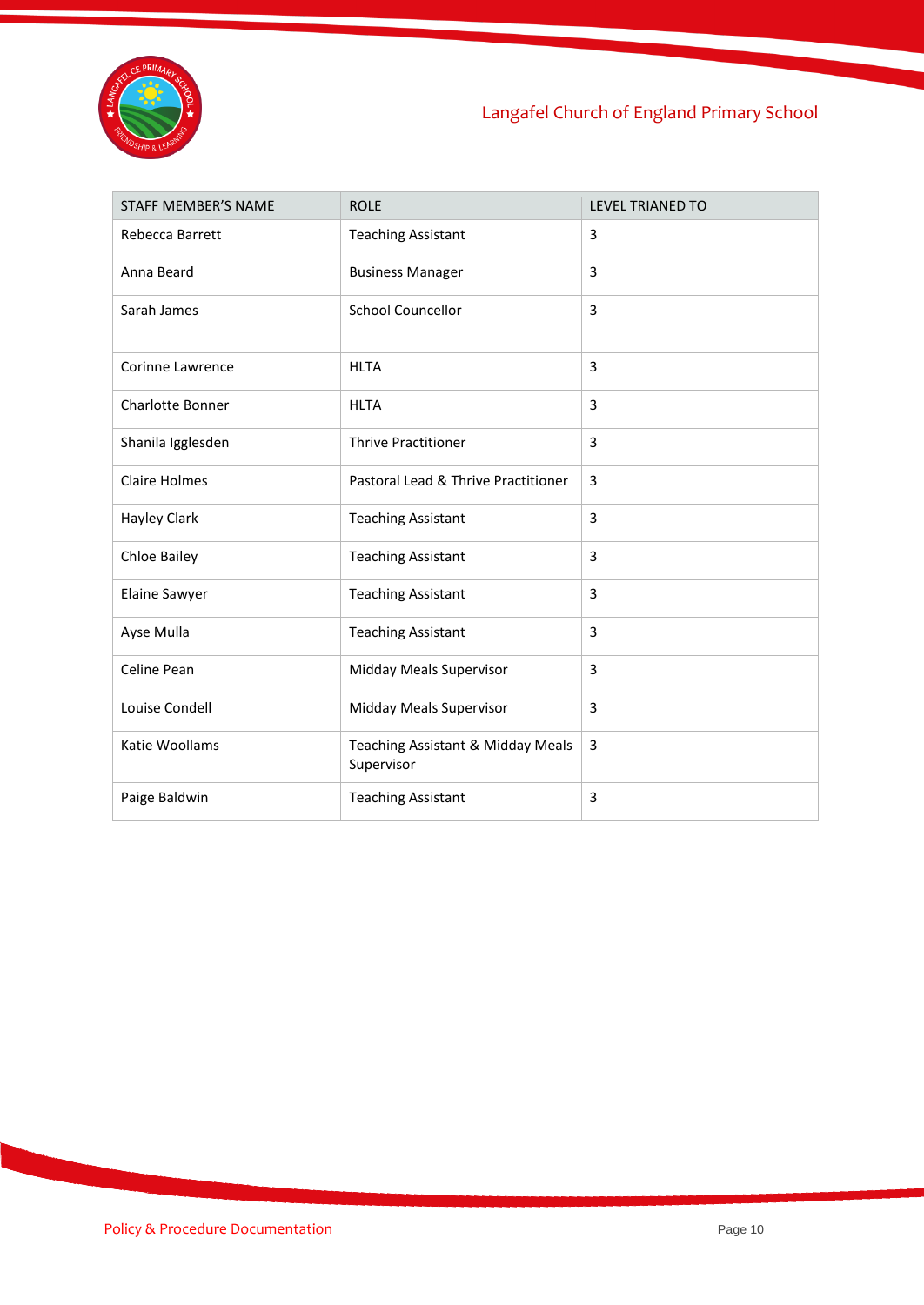

## **Appendix 2: Accident Report Form**

| <b>NAME</b><br><b>INJURED</b><br>OF<br><b>PERSON</b>                                                                                              |                                                                                                               | ROLE/CLASS                               |  |  |
|---------------------------------------------------------------------------------------------------------------------------------------------------|---------------------------------------------------------------------------------------------------------------|------------------------------------------|--|--|
| <b>DATE</b><br><b>AND</b><br><b>TIME</b><br>OF<br><b>INCIDENT</b>                                                                                 |                                                                                                               | <b>LOCATION</b><br>OF<br><b>INCIDENT</b> |  |  |
| <b>INCIDENT DETAILS</b>                                                                                                                           |                                                                                                               |                                          |  |  |
|                                                                                                                                                   | Describe in detail what happened, how it happened and what injuries the person incurred                       |                                          |  |  |
| <b>ACTION TAKEN</b>                                                                                                                               |                                                                                                               |                                          |  |  |
| the injured person immediately afterwards.                                                                                                        | Describe the steps taken in response to the incident, including any first aid treatment, and what happened to |                                          |  |  |
| FOLLOW-UP ACTION REQUIRED                                                                                                                         |                                                                                                               |                                          |  |  |
| Outline what steps the school will take to check on the injured person, and what it will do to reduce the risk of<br>the incident happening again |                                                                                                               |                                          |  |  |
| <b>NAME</b><br><b>OF</b><br><b>PERSON</b><br><b>ATTENDING THE INCIDENT</b>                                                                        |                                                                                                               |                                          |  |  |